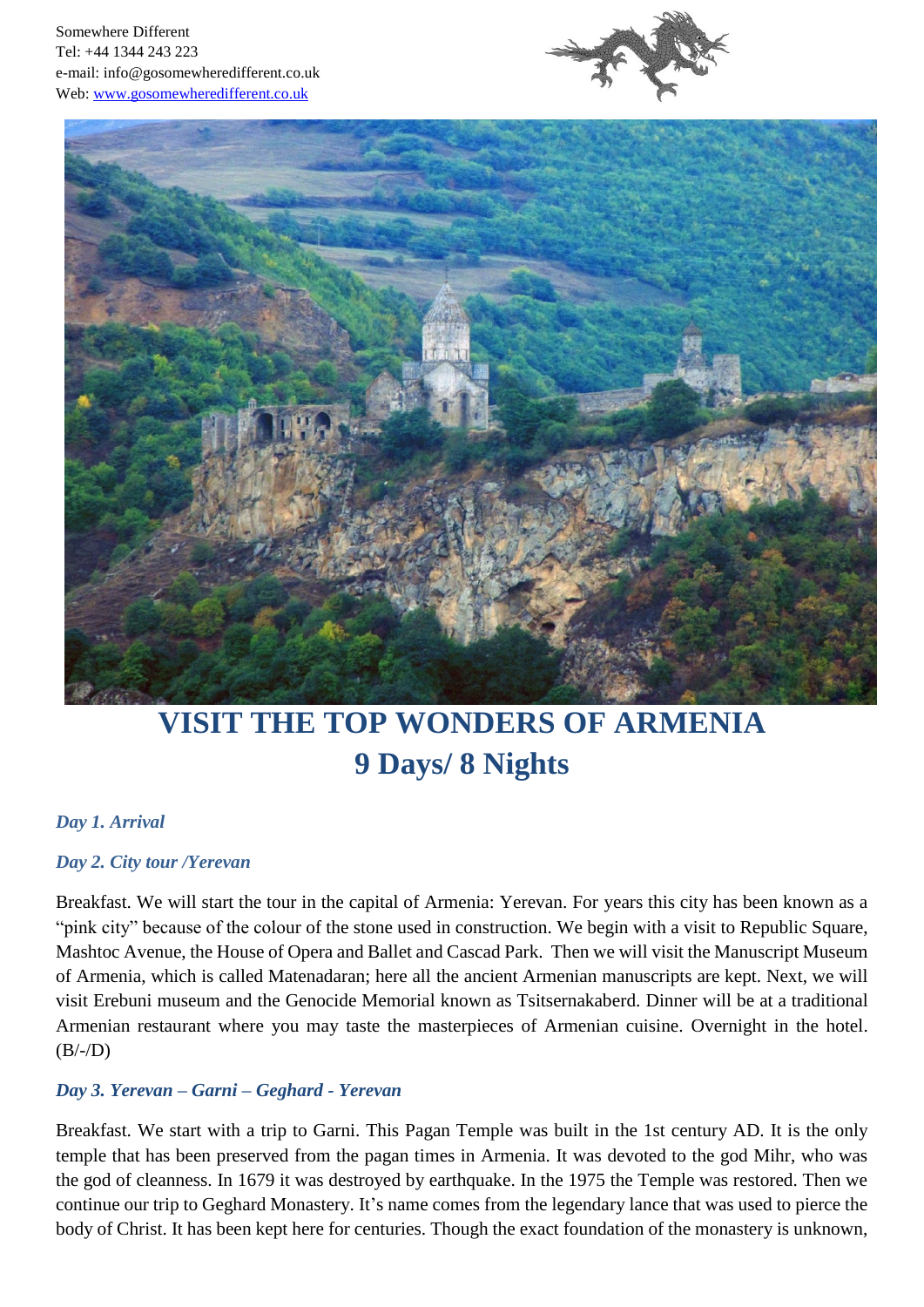

the present complex was built in the mid – 13th century. Afterwards we will visit a local house where you will have the chance to see and participate in the preparation of Armenian national bread: lavash. It is very thin and usually sold in very large forms. It is usually cooked in a ground oven: "tonir''. In 2015 it was inscribed in the UNESCO intangible heritage list. Here we can enjoy the "Armenian fast food" with lavash and cheese. You will also have the opportunity to see pottery being made and can also participate in this process. We then return to Yerevan and overnight at hotel. (B/L/-)

## *Day 4. Yerevan - Khor Virap – Areni – Noravank – Karahunj - Goris*

Breakfast. We start with a trip to Khor Virap Monastery (4-18th cc.). This monastery is very prominent because of its history; Gregory the Illuminator, who introduced Christianity to Armenia, was imprisoned here for about 13 years as at that time there was a prison in the place of the monastery. Here we can enjoy the spectacular views of the sacred Ararat Mountain - an immortal symbol of Armenia. After Khor Virap we will drive to the Armenian Wine Village Areni. This village is very famous for its red wine we will have the chance to taste the wine. We then continue the trip to Noravank - a monastery of the 12th century situated among amazing sheer rocks of a twisty gorge. In Noravank we will have a meeting with the priest who will tell you about the religious life and traditions of Armenia. We will explore the ancient observatory of Karahunj quite similar to Stonehenge in England. The columns sit like soldiers on a hill. The 204 stones near Sisian have been ascribed with mystical, fertility and cosmic powers. We then drive to Goris. Overnight in Goris. (B/L/-)

### *Day 5. Goris – Tatev – Khndzoresk - Goris*

Breakfast. We will continue our trip visiting the monastic complex of Tatev. Formerly it was a very famous educational center in Armenia and all famous contemporary scientists and philosophers were educated there. It used to accept students from abroad as well. Here we can use the world's longest rope way, which has a length of 5700 m. We will visit the cave village of Khndzoresk. Afterwards, we drive back to Goris. Dinner will be at a local house where we will enjoy the specific meals typical of that region. The meal will be accompanied by beautiful music played by the host. In the evening you may enjoy the night view of the small city which is very beautiful. (B/-/D)

### *Day 6. Goris –Selim – Noraduz - Sevan – Dilijan*

Breakfast. Today we are going to ride the pathways that have been used by the travellers of the Great Silk Road. We will drive through the Selim Caravanserai, which served as an important center of exchange, trade and lodging during the times of the Great Silk Road. We will visit to Noraduz and then drive to Lake Sevan which is one of the largest lakes in the world. It has astonishingly blue water. Here we can enjoy the breathtaking scenery of the beautiful lake whilst on a cruise of Lake Sevan. At lunch, we can taste the "Ishkhan" fish of Lake Sevan. This fish is an irreplaceable part of Armenian culinary culture. Next, we will visit Sevanavank Monastery which is situated on the Sevan Peninsula. There are two monasteries actually; one of them was destroyed but the other still stands. They were built in the middle Ages, around the 10th century. Afterwards, we will drive to Dilijan. We will take a walk along Sharambeyan Street, which is one of the oldest streets of the city, where we can buy souvenirs and see the life of the small city. During the walk you will breathe the clean mountain air. After this relaxing walk we will have dinner with a local family and taste the traditional meals of this region. Overnight in Dilijan. (B/L/D)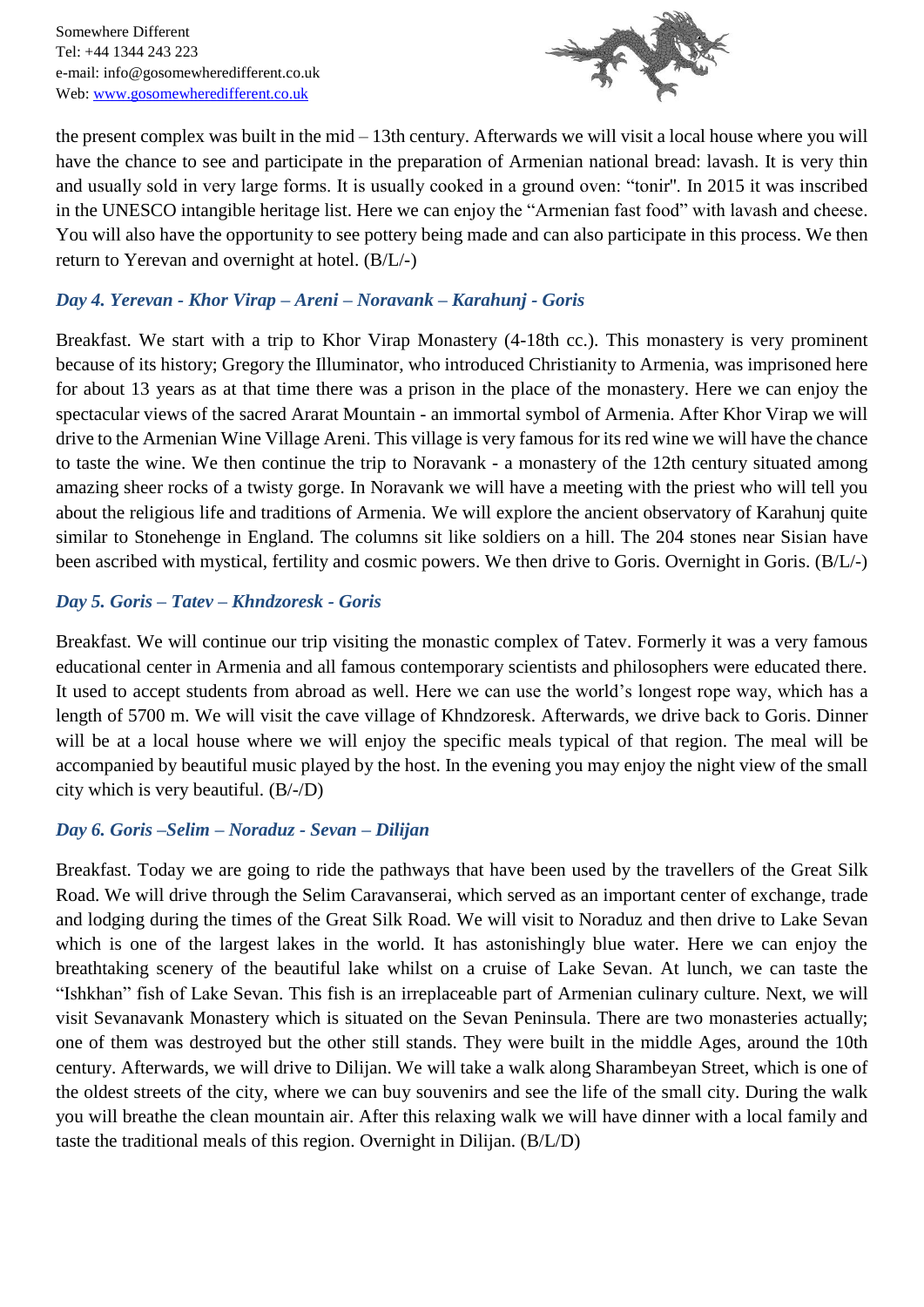

## *Day 7. Dilijan – Sanahin – Haghpat -Yerevan*

Today we will visit two unique masterpieces of Armenian architecture of 10th-14th centuries: the monasteries of Sanahin and Haghpat which are UNESCO World Heritage Sites. Literally the name ''Sanahin'' in Armenian means "this one is older than the other," which probably means that this monastery is older of than Haghpat. These two monasteries are very close to each other and can be easily seen together. Both are located on an uneven plateau, separated by a deep crack formed by a small river that flows into the river Debed. Haghpat Monastery was one of the largest religious, cultural and educational centers of medieval Armenia. Afterwards, when we return to Yerevan, we will taste Armenian national dishes in a beautiful restaurant.  $(B/-/D)$ 

## *Day 8. Yerevan – Ejmiatsin – Zvartnoc –Yerevan*

Breakfast. We will start our excursion to the centuries-old monuments of Ejmiatsin and Zvartnots. These sites are listed on the UNESCO World Heritage list. Zvartnots Temple was built in the 7th. Here we will enjoy the fantastic concert by the choir. Our next visit is to the spiritual center of Armenia: Ejmiatsin. The Cathedral of Ejmiatsin, founded in 303, is the official residence of the Catholicos of Armenia. We will also visit the museum of Ejmiatsin where supposedly a small part of Noah's ark is kept. We then return to Yerevan. In the evening you may enjoy the night life of modern Yerevan. Dinner will be at a very beautiful restaurant. Overnight in Yerevan. (B/-/D)

### *Day 9. Departure*

Breakfast. Transfer to the airport. Say goodbye to Armenia.

| Per<br>Pax  |      | 4   | o   | O   | 10  | 15  | $20\,$ | 25  | 30  | <b>SGL</b> | Full<br><b>Board</b> |
|-------------|------|-----|-----|-----|-----|-----|--------|-----|-----|------------|----------------------|
| <b>GBP</b>  | 835  | 615 | 565 | 515 | 485 | 475 | 445    | 440 | 430 | 185        | 70                   |
| <b>Euro</b> | 945  | 695 | 640 | 585 | 550 | 535 | 505    | 500 | 485 | 210        | 80                   |
| <b>USD</b>  | 1110 | 925 | 750 | 685 | 645 | 630 | 590    | 585 | 570 | 245        | 95                   |

3\* Hotel

4\* Hotel

| Per         |      | 4   |     | 8   | 10  | 15  | 20  | 25  | 30  | SGL | <b>Full</b>  |
|-------------|------|-----|-----|-----|-----|-----|-----|-----|-----|-----|--------------|
| Pax         |      |     |     |     |     |     |     |     |     |     | <b>Board</b> |
| <b>GBP</b>  | 890  | 665 | 625 | 575 | 535 | 530 | 505 | 495 | 485 | 215 | 70           |
| <b>Euro</b> | 1005 | 755 | 705 | 650 | 605 | 600 | 570 | 560 | 550 | 245 | 80           |
| <b>USD</b>  | 1335 | 885 | 865 | 765 | 710 | 705 | 670 | 660 | 645 | 285 | 95           |